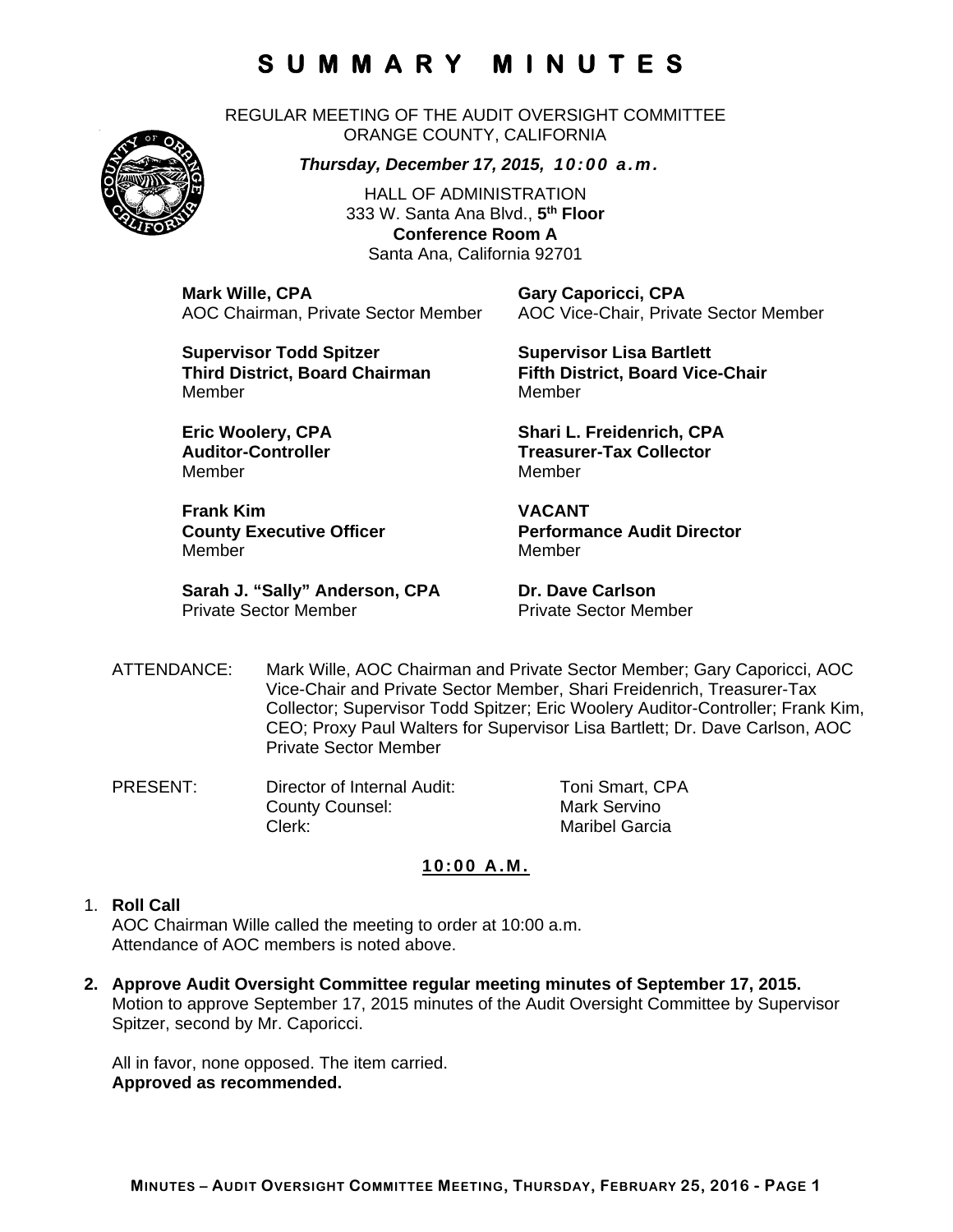**3. Receive Oral Report from External Auditor on Required communications; provide description of Opinion Units the County of Orange as well as Internal Controls, specifically in the area of Cyber Security requested at AOC Meeting on May 7, 2015; provide oral status of External Auditor Coordination with CA Counties that have Internal Audit Functions Organizationally included in the Auditor-Controller's Department; and Clarification of the Single Audit Programs Selected to be Audited this FY 15-16 versus the Programs Selected last FY 14-15** 

Linda Hurley, MGO, stated she would be signing and issuing the opinion for the CAFR today, December 17, 2015. Ms. Hurley stated that she was asked to report on a number of items. The first item was opinion units, what they are and why they are important. Due to the complexity of governmental financial statements, MGO has a framework to determine materiality or significance if a misstatement was to occur. Ms. Hurley stated that an opinion unit represents a component of the financial statements that would be of interest to a financial statement user. The county has eleven opinion units for the CAFR; MGO provides an opinion on all eleven units and determines materiality. The materiality calculation range from 1% – 5% of a particular benchmark and are defined as assets, revenues, expenses or expenditures. Ms. Hurley stated that the percentage of a benchmark is determined by risk of material misstatement and the nature of a particular opinion unit. Ms. Hurley stated that the General Fund is one of the eleven opinion units. Seven of those opinion units represent individual funds and significant funds of the County; General Fund, Roads Fund, Flood Control, Public Protection, and Teeter Plan Notes. There are also two Proprietary or Enterprise Funds, John Wayne Airport and OC Waste and Recycling. The other four opinion units include the governmental activities and aggregate of business type activities or enterprise funds. The third opinion unit is discreetly presented as component units. Ms. Hurley stated that these are related organizations that meet criteria to be reported. The last opinion unit, all other funds are lumped together; the internal service funds, trust and agency funds and all governmental funds considered non-significant. Mr. Caporicci stated that it's important for the committee to hear that there are eleven opinion units and the materiality is calculated on each one of them and not calculated on the total of the county.

Ms. Hurley stated that the next item MGO was asked to discuss was internal controls, specifically cyber security. Ms. Hurley introduced Mr. Jim Godsey, head of MGO's advisory unit to speak on cyber security. Mr. Godsey stated that MGO conducts research calls where they sit down with people at different levels and ask what is the chief risk. The most common response has been cyber security or lack of cyber security. MGO is required to understand the control environment necessary to plan their audit. Mr. Godsey stated that records have to be tested to get to a low level of risk and stated that once the controls are identified then they can test the controls. The auditor decides at this point whether to test the identified controls. Mr. Godsey stated that in governments the size of Orange County, there is a huge impact of technology on day to day accounting, which leads to the process of financial statements. These controls are referred to as general controls over IT. MGO identifies these controls and looks for risk in financial reporting. If it's not going to result in a potential material misstatement in the financial statement, it's below their threshold. Mr. Godsey stated this is where the change is now coming in controls over IT/cyber security. He stated that the big push right now is to document within your organization what the risks are and what are the controls put in place to minimize those risks. Mr. Godsey stated that the AICPA is looking into mandating the SOC 2 (Report on Controls at a Service Organization Relevant to Security, Availability, Processing Integrity, Confidentiality or Privacy) approach for all organizations across the board. Ms. Freidenrich gave an example of monies being allocated to charities and later identifying these monies were never received by the charity. Mr. Godsey agreed that this was a great example given by Ms. Freidenrich. Mr. Wille stated that for years CPAs have audited around the computer as opposed to through the computer. As we move forward, auditors need to have a certain IT competency for any of the departments in the County.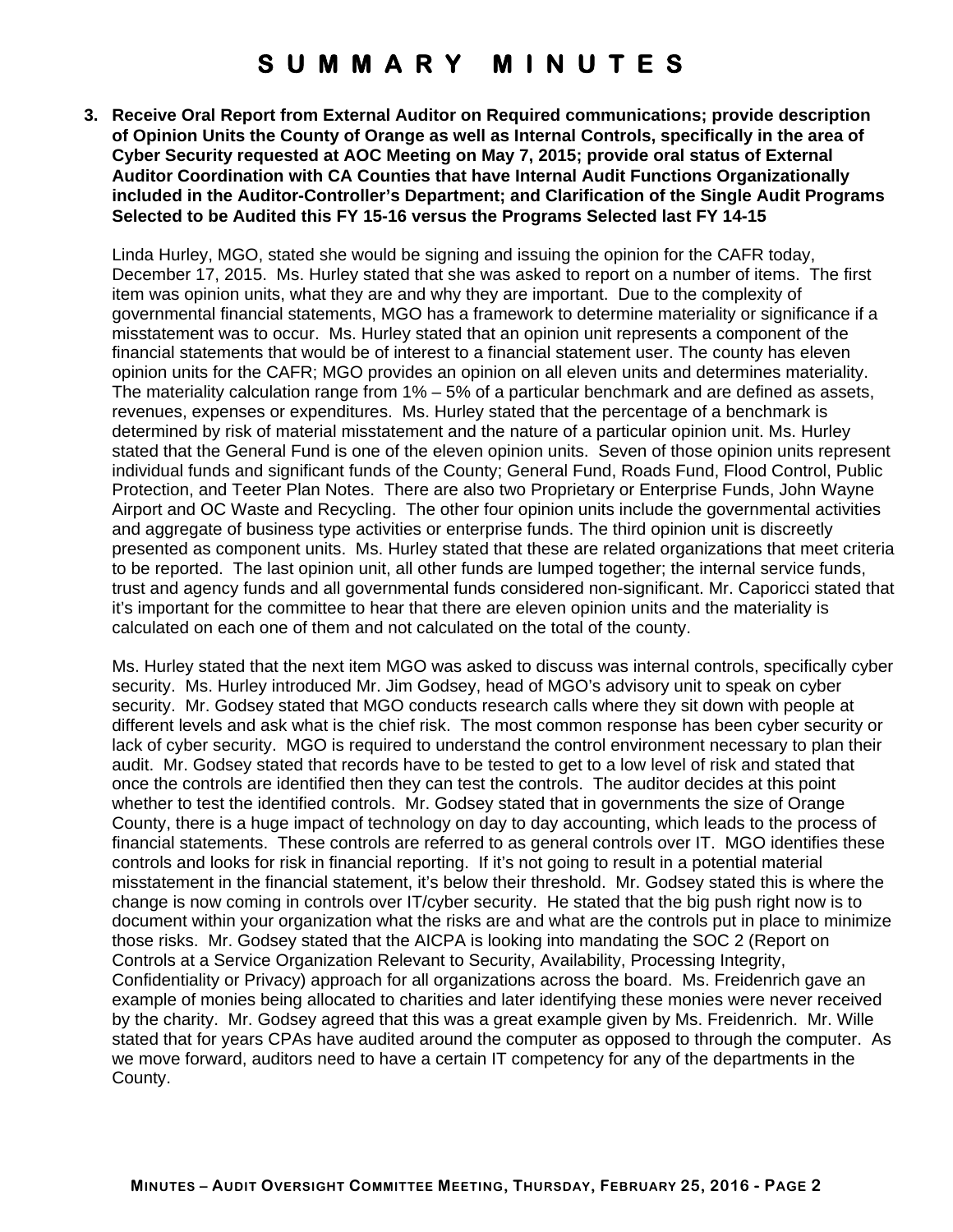Ms. Anderson asked Mr. Godsey if MGO was to do the IT review, would that impair MGO's independence of doing the audit. Mr. Godsey responded that it would not impair MGO's independence because both attestation and assurance work fall within the AICPA and Yellow Book as allowable activities.

Mr. Wille stated that he spoke with Ms. Hurley and she made a commitment for the next year to take a couple of internal audits and coordinate with Ms. Smart so she can use them more fully in her audit. Ms. Hurley stated she wanted to say a few remarks regarding the use of Internal Audit. Ms. Hurley stated that regarding other County Internal Audit functions and their work/audit plans, the focus has evolved to more performance based audits. For the audits relating to financial statements, the scope of these audits is much smaller from a materiality and timing perspective. Ms. Hurley stated that she met with Ms. Smart and under the current work plan; there isn't much they can use to plan their 2016 audit. Ms. Hurley stated that they may want to discuss the 2017 audit plan, since Ms. Smart is working on putting together her internal audit work plan for 2017. Ms. Hurley stated that this would make more sense in looking at how they consider controls within the organization. She stated that if MGO was to consider alliance on internal audit work, the competency of the Internal Audit Division would have to be documented. MGO would have to look into planning procedures, risk assessment, and internal policies and how internal audit manage their engagements. Also, a level of effort of re-performance, MGO has to consider a validation process to consider the risks associated with these policies. Ms. Hurley stated that MGO has to evaluate whether this effort is going to alleviate the effort of MGO performing their own procedures. She stated that there is a lot of consideration, but at the end of the day MGO may not want to go down that path.

Ms. Hurley stated that regarding the Single Audit Programs, MGO reported that they were auditing 10 programs, but now they are at 9 programs. She stated that last year they audited 15 programs; the programs selected fluctuate year to year based on a risk assessment. Ms. Hurley stated that the jump in last year's selection was due to the high dollar programs, these are programs over \$3 million. These programs have to be audited once every three audit periods, regardless of a risk assessment. Ms. Hurley stated this single audit determination is very cyclical and the number of single audits may fluctuate from year to year.

### **4. Oral Status of Implementation of Audit Recommendations, Third Follow-Up Financial and Internal Control Audit of Treasury Cost Allocations to Pool Participants (AOC meeting September 17, 2015, Item6; and AOC meeting February 20, 2015, Item 7)**

Ms. Smart stated there were three open items pertaining to the travel policy. She stated the policy went to the Board of Supervisors on November 17, 2015 and was approved. Ms. Smart stated that the approved travel policy was reviewed as it relates to the open audit findings and all open items were resolved.

### **5. Approve Auditor-Controller Internal Audit Division FY 15-16 1st Quarter Status Report for the period July 1, 2015 through September 30, 2015 and approve 1st Quarter Executive Summary of Audit Finding Summaries for the period July 1, 2015 through September 30, 2015**

Ms. Smart presented item number 5 to the AOC. Ms. Smart stated in the first quarter, five treasury audits were issued. She stated that the plan is to issue all treasury audits within 60 days of the quarter end. Ms. Smart stated a follow-up report on the Clerk-Recorder was issued and all open items were implemented. Also issued was the Auditor-Controller report regarding ARA, which is the controls over county employee's access to the CAPS+ system. Ms. Smart stated a couple of items still remain open and should be implemented by January 2016. She stated that the Auditor-Controller Internal Audit Division lost their IT Auditor in early October 2015.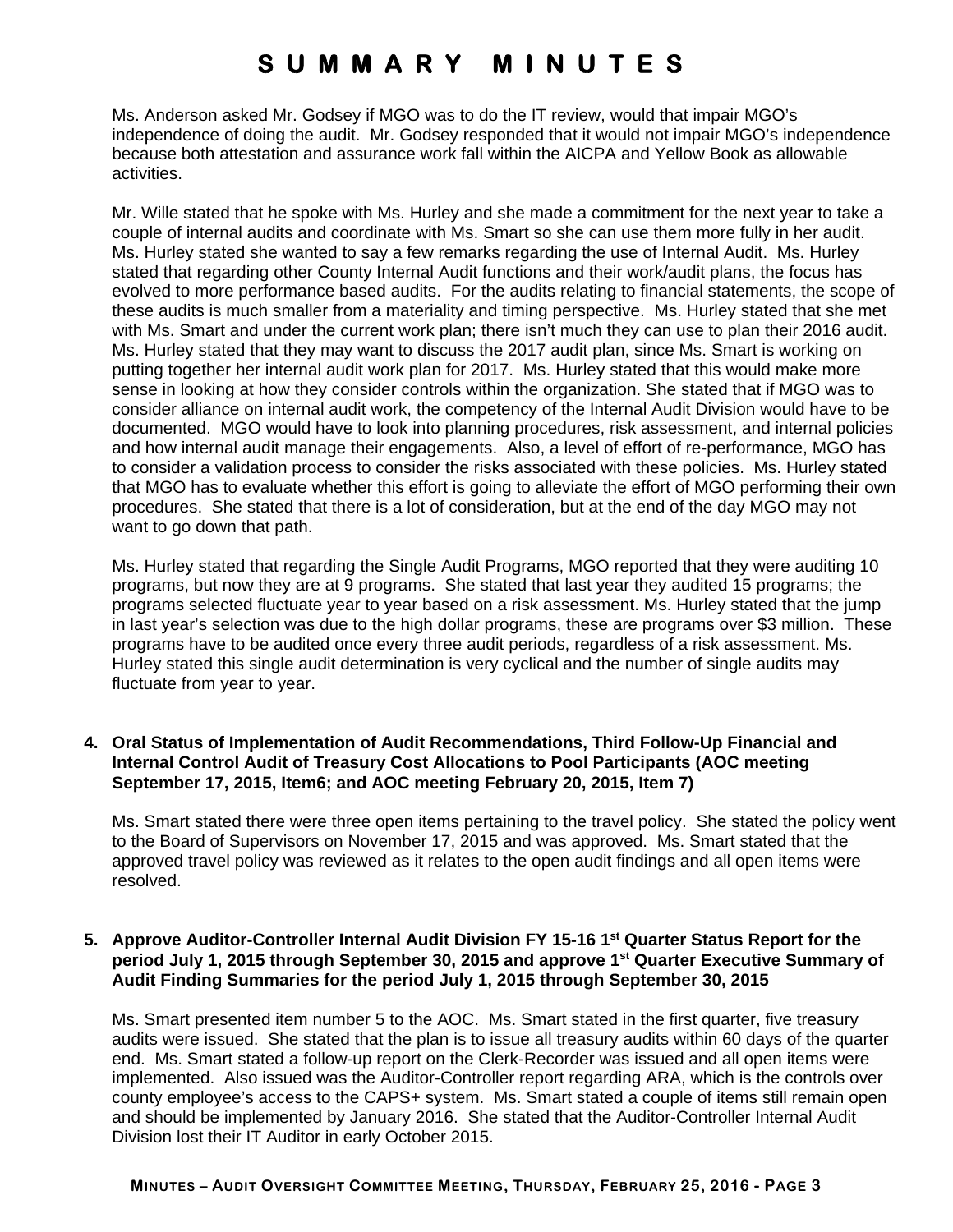Recruitment is currently open and the plan is to fill this position by January 2016. As a result of losing the IT auditor, the Probation IT audit had to be cancelled and hope to reconvene that audit in early 2016, pending the hiring of a new IT Auditor.

Dr. Carlson asked Ms. Smart if she is being limited by salary limits on the open IT Auditor position. Ms. Smart responded that this will be a challenge once a candidate is selected and reviewing the salary offer and position level. Supervisor Spitzer stated that the Board had a similar issue at OC Animal Control; it was difficult to hire veterinarians due to salary limits. He stated the Board addressed this problem and the hole was filled. Supervisor Spitzer asked Mr. Frank Kim, CEO what the salary range should be for this type of position. Mr. Kim responded that the management positions have a wide salary range. He stated that they normally go out with a recommended dollar amount and if the skills don't fit the job position then you come back and discuss to increase the salary range. There are benefits that the County offers that don't exist in the private sector. Supervisor Spitzer asked Ms. Smart for an update on the hiring of the new IT Auditor at the next AOC meeting.

Ms. Freidenrich asked Ms. Smart if the Treasurer-Tax Collector compliance audit is included in the 60 day timeline. She stated that this audit will take longer; she wants to make sure she has enough staff available to cover the areas required in this audit and comply with the 60 day timeline. Ms. Smart stated that the success in reaching the 60 day goal is the coordination with the TTC staff in evaluating the opportunities in having an efficient process to reach this goal.

A motion was made by Dr. Carlson; seconded by Ms. Anderson to approve the Auditor-Controller Internal Audit Division FY 15-16 1<sup>st</sup> Quarter Status Report for the period July 1, 2015 through September 30, 2015 and approve 1<sup>st</sup> Quarter Executive Summary of Audit Finding Summaries for the period July 1, 2015 through September 30, 2015.

All in favor; none opposed. **Approved as recommended.** 

### **6. Approve 1st Quarter FY 15-16 External Audit Activity Quarterly Status Report for the Quarter Ended September 30, 2015**

Ms. Smart stated that in the External Audit Activity report, no material issues were reported, no findings reported by the departments and 10 audits were completed in this quarter.

Mr. Wille complimented Ms. Smart and her staff for the huge effort during the transition of the Internal Audit Department to the Auditor-Controller.

A motion was made by Mr. Caporicci; seconded by Mr. Kim to receive the 1st Quarter FY 15-16 External Audit Activity Quarterly Status Report for the Quarter Ended September 30, 2015.

All in favor; none opposed. **Approved as recommended.** 

### **7. Receive and File Discussion Paper regarding Audit Oversight Committee Structure; Approve Audit Oversight Committee Resolution; and Direct Staff to Present to the Board of Supervisors for Final Approval**

Mr. Kim stated that this is a follow up item from the September 17, 2015 AOC meeting regarding the changes with the Internal Audit Department transitioning to the Auditor-Controller and the Performance Audit Department that was created.